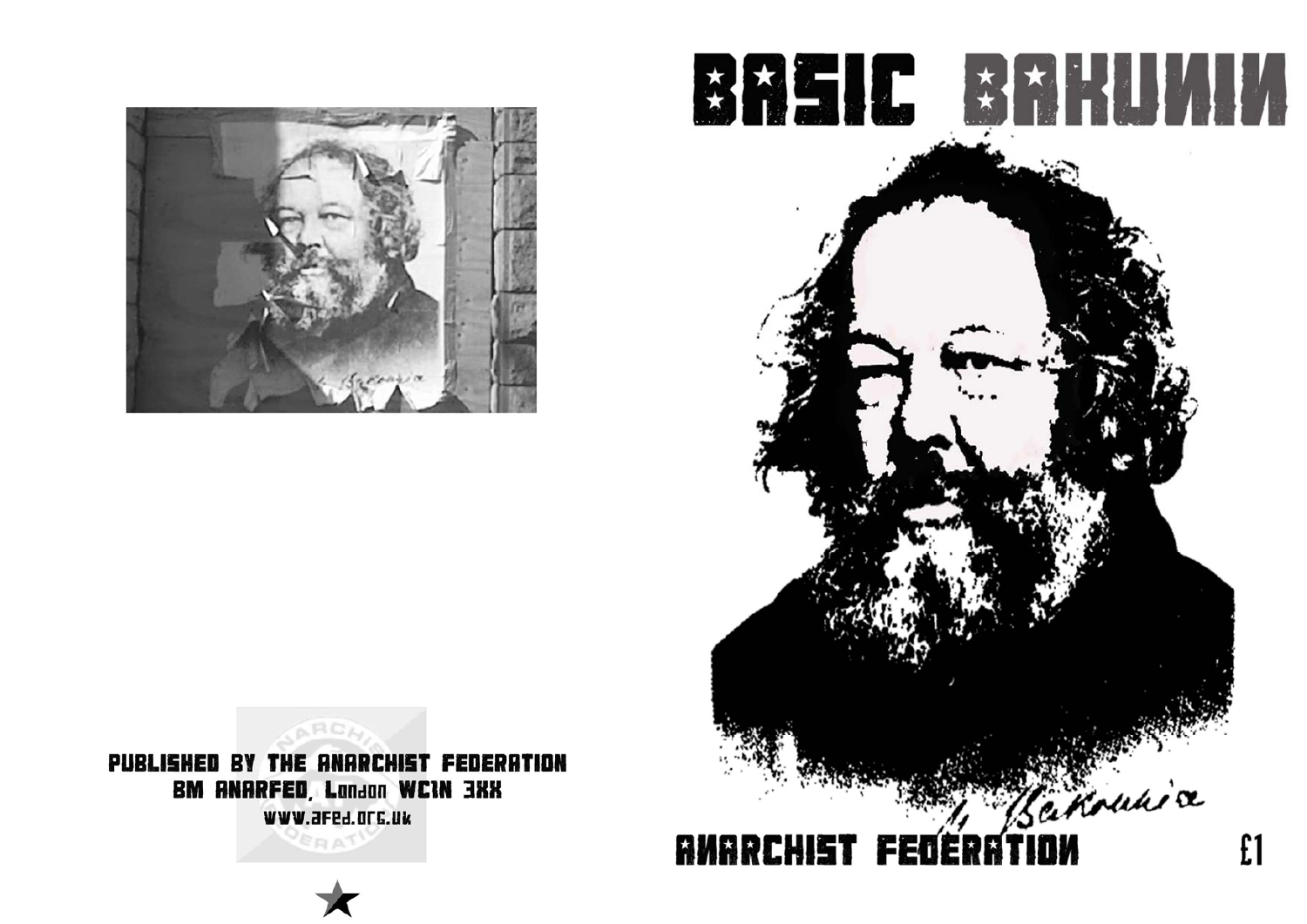# **Basic Bakunin**

*"The star of revolution will rise high above the streets of Moscow, from a sea of blood and fire, and turn into a lodestar to lead a liberated humanity"* -Mikhail Bakunin

**This slightly revised edition has been published in October 2007. The amendments take into account some changes in the current political situation that have taken place since publishing the last issue.** 

of society. They have to be accepted by capitalism in order to function and so cannot play a part in its overthrow. Trades unions divide the working class (between employed and unemployed, trade and craft, skilled and unskilled, etc). Even syndicalist unions are constrained by the fundamental nature of unionism. The union has to be able to control its membership in order to make deals with management. Their aim, through negotiation, is to achieve a fairer form of exploitation of the workforce. The interests of leaders and representatives will always be different from ours. The boss class is our enemy, and while we must fight for better conditions from it, we have to realise that reforms we may achieve today may be taken away tomorrow. Our ultimate aim must be the complete abolition of wage slavery. Working within the unions can never achieve this. However, we do not argue for people to leave unions until they are made irrelevant by the revolutionary event. The union is a common point of departure for many workers. Rank and file initiatives may strengthen us in the battle for anarchist communism. What's important is that we organise ourselves collectively, arguing for workers to control struggles themselves.

8. Genuine liberation can only come about through the revolutionary self activity of the working class on a mass scale. An anarchist communist society means not only co-operation between equals, but active involvement in the shaping and creating of that society during and after the revolution. In times of upheaval and struggle, people will need to create their own revolutionary organisations controlled by everyone in them. These autonomous organisations will be outside the control of political parties, and within them we will learn many important lessons of self-activity.

9. As anarchists we organise in all areas of life to try to advance the revolutionary process. We believe a strong anarchist organisation is necessary to help us to this end. Unlike other so-called socialists or communists we do not want power or control for our organisation. We recognise that the revolution can only be carried out directly by the working class. However, the revolution must be preceded by organisations able to convince people of the anarchist communist alternative and method. We participate in struggle as anarchist communists, and organise on a federative basis. We reject sectarianism and work for a united revolutionary anarchist movement.

#### 10. We oppose organised religion and religious belief(s).

Membership of the Anarchist Federation is open to all who:

- 1. Agree with the Aims and Principles
- 2. Are willing to work with others in the Anarchist Federation.
- 3. Pay regular subscriptions to the organisation.

If you agree want to join the AF then either write to: BM Anarfed, London WC1 3XX, England or send an email to: info@afed.org.uk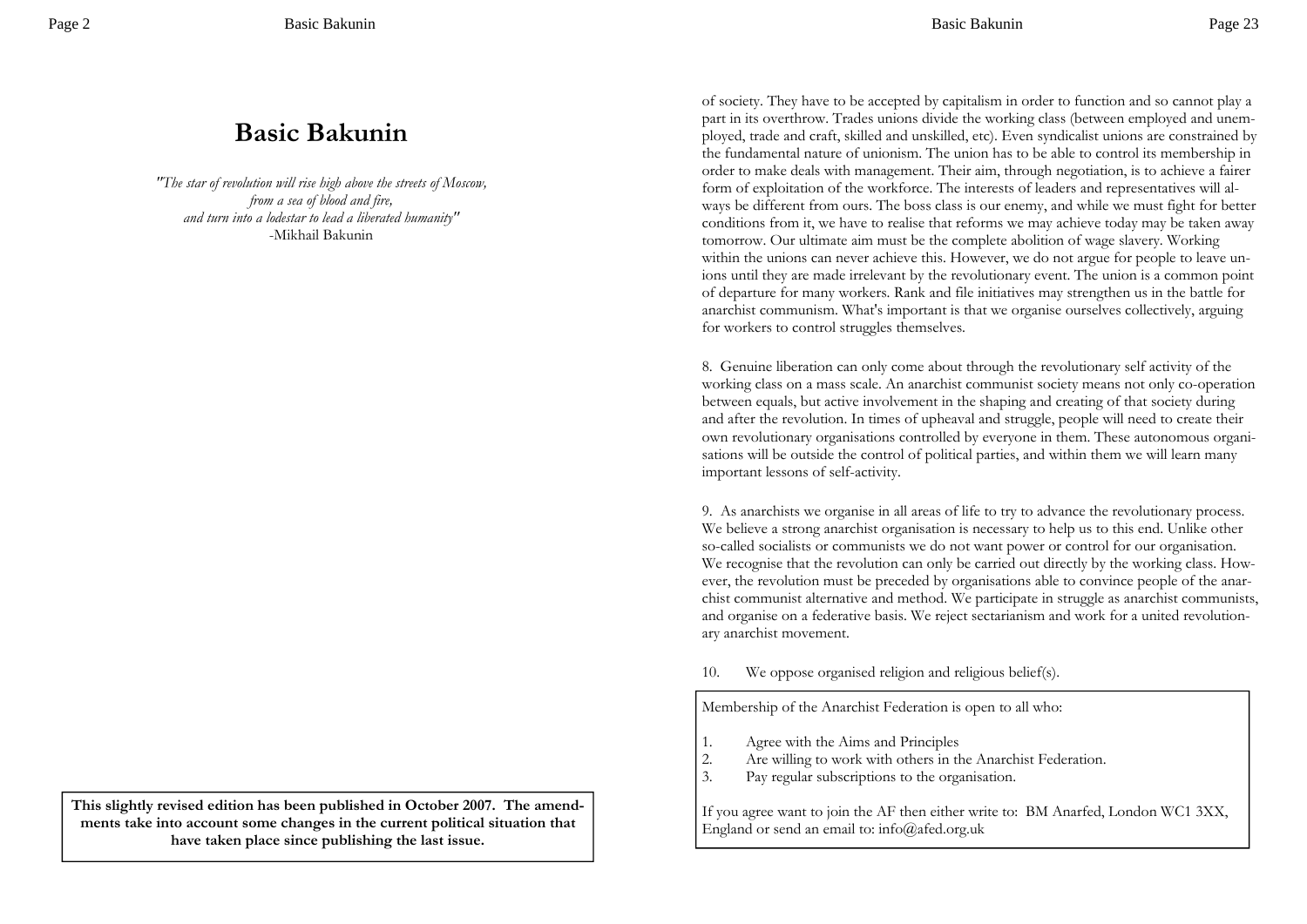#### **Anarchist Federation**

#### **Aims and Principles**

1. The Anarchist Federation is an organisation of revolutionary class struggle anarchists. We aim for the abolition of all hierarchy, and work for the creation of a world-wide classless society: anarchist communism.

2. Capitalism is based on the exploitation of the working class by the ruling class. But inequality and exploitation are also expressed in terms of race, gender, sexuality, health, ability and age, and in these ways one section of the working class oppresses another. This divides us, causing a lack of class unity in struggle that benefits the ruling class. Oppressed groups are strengthened by autonomous action which challenges social and economic power relationships. To achieve our goal we must relinquish power over each other on a personal as well as a political level.

3. We believe that fighting racism and sexism is as important as other aspects of the class struggle. Anarchist-Communism cannot be achieved while sexism and racism still exist. In order to be effective in their struggle against their oppression both within society and within the working class, women, lesbians and gays, and black people may at times need to organise independently. However, this should be as working class people as cross-class movements hide real class differences and achieve little for them. Full emancipation cannot be achieved without the abolition of capitalism.

4. We are opposed to the ideology of national liberation movements which claims that there is some common interest between native bosses and the working class in face of foreign domination. We do support working class struggles against racism, genocide, ethnocide and political and economic colonialism. We oppose the creation of any new ruling class. We reject all forms of nationalism, as this only serves to redefine divisions in the international working class. The working class has no country and national boundaries must be eliminated. We seek to build an anarchist international to work with other libertarian revolutionaries throughout the world.

5. As well as exploiting and oppressing the majority of people, Capitalism threatens the world through war and the destruction of the environment.

6. It is not possible to abolish Capitalism without a revolution, which will arise out of class conflict. The ruling class must be completely overthrown to achieve anarchist communism. Because the ruling class will not relinquish power without their use of armed force, this revolution will be a time of violence as well as liberation.

7. Unions by their very nature cannot become vehicles for the revolutionary transformation

# **Preface**

The aim of this pamphlet is to do nothing more than present an outline of what the author thinks are the key features of Mikhail Bakunin's anarchist ideas. Bakunin was extremely influential in the 19th century socialist movement, yet his ideas for decades have been reviled, distorted or ignored. On reading this pamphlet, it will become apparent that Bakunin has a lot to offer and that his ideas are not at all confused (as some writers would have us think) but make up a full coherent and well argued body of thought. For a detailed but difficult analysis of Bakunin's revolutionary ideas, Richard B. Saltman's book, *The Social and Political Thought of Michael Bakunin* is strongly recommended. Ask your local library to obtain a copy.

# **Class**

Bakunin saw revolution in terms of the overthrow of one oppressing class by another oppressed class and the destruction of political power as expressed as the state and social hierarchy. According to Bakunin, society is divided into two main classes which are fundamentally opposed to each other. The oppressed class, he variously described as commoners, the people, the masses or the workers, makes up a great majority of the population. It is in 'normal' time not conscious of itself as a class, though it has an 'instinct' for revolt and whilst unorganised, is full of vitality. The numerically much smaller oppressing class, however is conscious of its role and maintains its ascendancy by acting in a purposeful, concerted and united manner.

The basic differences between the two classes, Bakunin maintained, rests upon the ownership and control of property, which is disproportionately in the hands of the minority class of capitalists. The masses, on the other hand, have little to call their own beyond their ability to work.

Bakunin was astute enough to understand that the differences between the two main classes is not always clear cut. He pointed out that it is not possible to draw a hard line between the two classes, though as in most things, the differences are most apparent at the extremes. Between these extremes of wealth and power there is a hierarchy of social strata which can be assessed according to the degree to which they exploit each other or are exploited themselves. The further away a given group is from the workers, the more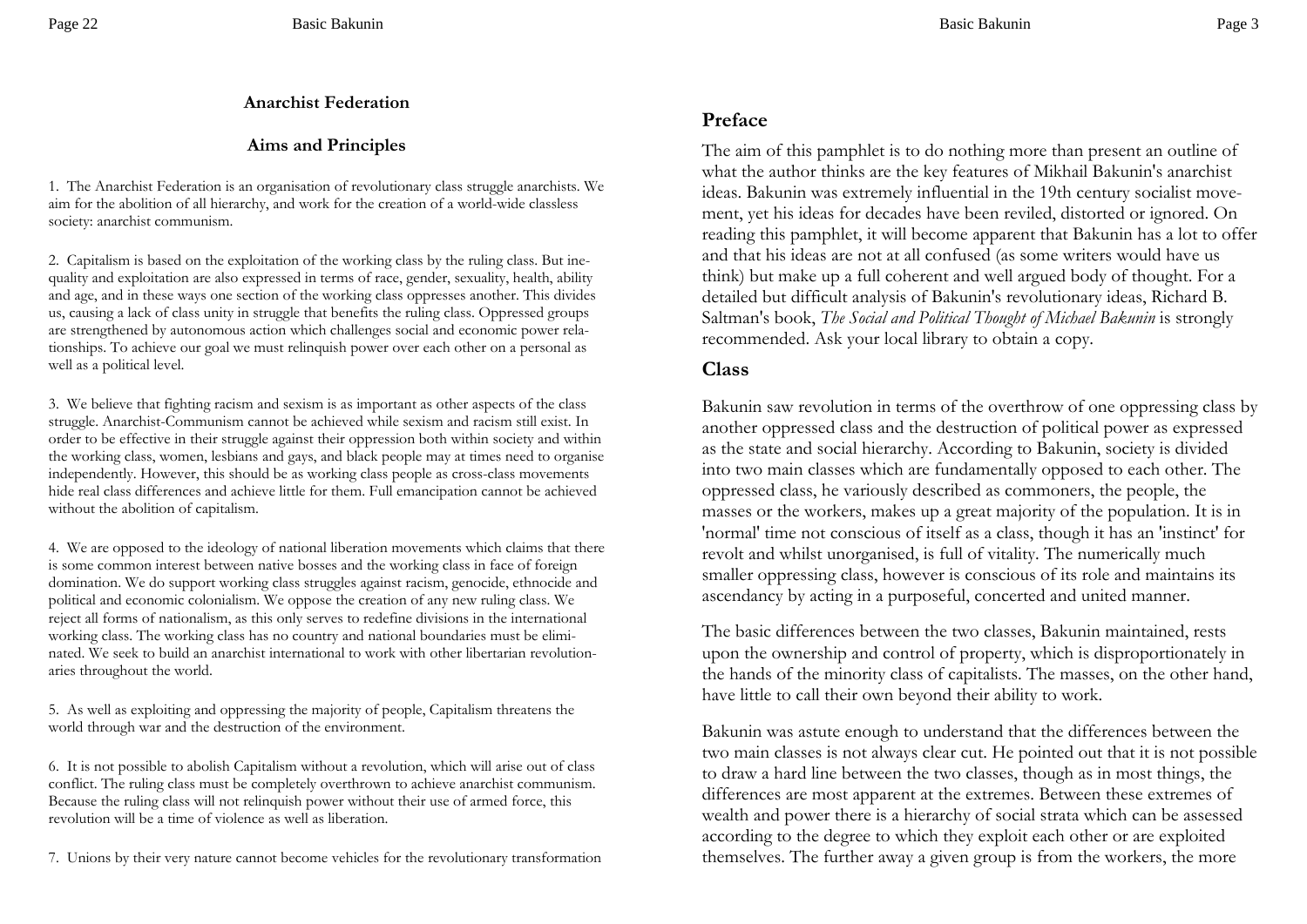likely it is to be part of the exploiting category and the less it suffers from exploitation. Between the two major classes there is a middle class or middle classes which are both exploiting and exploited, depending on their position of social hierarchy.

The masses who are the most exploited form, in Bakunin's view, the great revolutionary class which alone can sweep away the present economic system. Unfortunately, the fact of exploitation and its resultant poverty are in themselves no guarantee of revolution. Extreme poverty is, Bakunin thought, likely to lead to resignation if the people can see no possible alternative to the existing order. Perhaps, if driven to great depths of despair, the poor will rise up in revolt. Revolts however tend to be local and therefore, easy to put down. In Bakunin's view, three conditions are necessary to bring about popular revolution.

They are:

- **sheer hatred for the conditions in which the masses find themselves**
- **the belief the change is a possible alternative**
- **a clear vision of the society that has to be made to bring about human emancipation**

Without these three factors being present, plus a united and efficient selforganisation, no liberatory revolution can possibly succeed.

 Bakunin had no doubts that revolution must necessarily involve destruction to create the basis of the new society. He stated that, quite simply, revolution means nothing less than war, that is the physical destruction of people and property. Spontaneous revolutions involve, often, the vast destruction of property. Bakunin noted that when circumstances demanded it, the workers would destroy even their own houses, which more often than not, do not belong to them. The negative, destructive urge is absolutely necessary, he argued, to sweep away the past.

Destruction is closely linked with construction, since the *"more vividly the future is visualized, the more powerful is the force of destruction."*

 Given the close relationship between the concentration of wealth and power in capitalist societies, it is not surprising that Bakunin considered economic

# **FURTHER READING**

There are two main compilations of Bakunin's works which are quite readily available through public libraries. They are *" Bakunin on Anarchy"* edited by Sam Dolgoff and *" The Political Philosophy of Bakunin" edited* by G.P. Maximoff.

Also worth looking at, if you can get hold of them, are *" The Basic Bakunin - Writings 1869-1871"* edited by Robert M. Cutler *and " Mikhail Bakunin - From Out of the Dustbin"* , edited by the same person.

For an understanding of the full profundity of Bakunin's ideas, there is nothing to match *" The Social and Political Thought of Michael Bakunin"* by Richard B Saltman.

Another book on Bakunin worth reading is *Bakunin: the philosophy of Freedom* by Brian Morris., published by Black Rose Books. This reaffirms Bakunin's stature and significance and, like Saltman, answers many of the charges brought against him by his critics. This American publication should be available through your local library.

A final new book is *Bakunin: The Creative Passion* by Mark Leier.

Bakunin's works currently available:

- **"God and the State"**
- **"Marxism, Freedom and the State"** (edited by K.J. Kenafik)
- **"The Paris Commune and the Idea of the State"**
- "Statism and Anarchy" (heavy going) ed. Marshall Shatz.

## **Anarchist Federation Publications**

**Organise!** Our twice yearly magazine.  $\dot{\gamma}$  4.00 for a two issue subscription. **Resistance.** Our monthly agitational news sheet.  $\dot{\gamma}$  4.00 a year subscription. Or read them both online at www.afed.org.uk

All cheques payable to Anarchist Federation. BM ANARFED, London WC1 3XX, England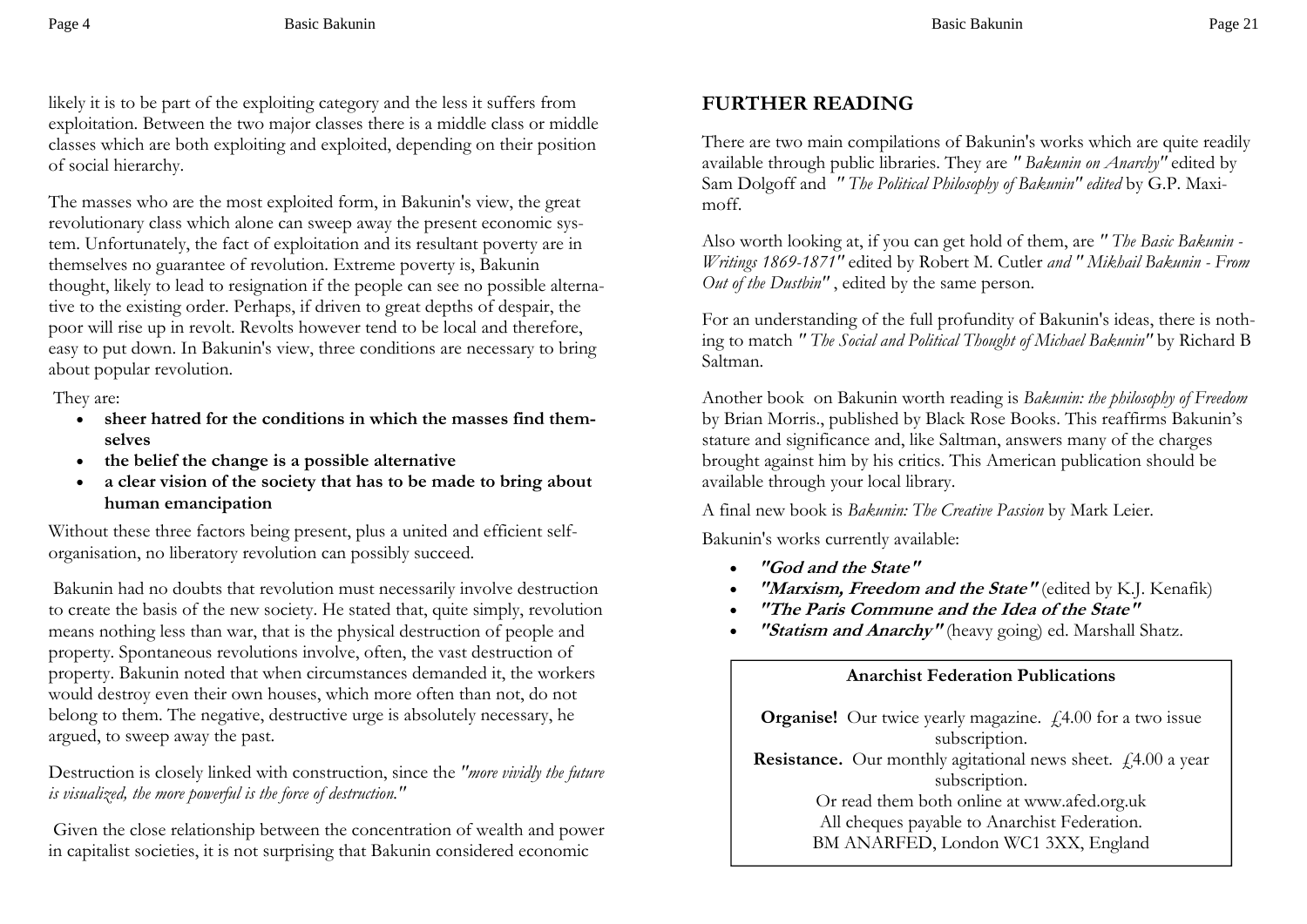The enduring qualities of Bakunin and his successors are many, but serious commitment to the revolutionary overthrow of capitalism and the state must rank high. Bakunin was much more of a doer than a writer, he threw himself into actual insurrections, much to the trepidation of European heads of state. This militant tradition was continued by Malatesta, Makhno, Durruti, and many other anonymous militants. Those so-called anarchists who adopt a gradualist approach are an insult to Anarchism. Either we are revolutionaries or we degenerate into ineffective passivism.

Bakunin forecast the dangers of statist socialism. His predictions of a militarised, enslaved society dominated by a Marxist ruling class came to pass in a way that even Bakunin could not have fully envisaged. Lenin, Trotsky and Stalin outstripped even the Tsars in their arrogance and brutality. And, after decades of reformist socialism which have frequently formed governments, Bakunin's evaluations have been proved correct. In Britain we have the ultimate insult to working people in the form of *"socialist Lords".* For services to capitalism, Labour MP's are ultimately granted promotion to the aristocracy.

Bakunin fought for a society based upon justice, equality and freedom. Unlike political leaders of the left he had great faith in the spontaneous, creative and revolutionary potential of working people. His beliefs and actions reflect this approach.

So, revolutionaries can learn much of value from his federalism, his militancy and his contempt for the state, which in the twenty first century has assumed gigantic and dangerous proportions. Bakunin has much to teach us, but we too must develop our ideas in the face of new challenges and opportunities. We must retain the revolutionary core of his thought yet move forward. Such is the legacy of Bakunin.

With this in mind, the Anarchist Federation is developing a revolutionary anarchist doctrine, which whilst being based on Bakunin's ideas, goes much further to suit the demands of present-day capitalism. Ecological issues, questions of imperialist domination of the world, the massive oppression of women, thea automation of industry, computerised technology, capitalist globalisation etc. are all issues that have to be tackled. We welcome the challenge!

questions to be of paramount importance. It is in the context of the struggle between labour and capital that Bakunin gave great significance of strikes by workers. Strikes, he believed, have a number of important functions in the struggle against capitalism. They are necessary as catalysts to wrench the workers away from their ready acceptance of capitalism; they jolt them out of their condition of resignation. Strikes, as a form of economic and political warfare, require unity to succeed, thus welding the workers together. During strikes, there is a polarization between employers and workers. This makes the latter more receptive to the revolutionary propaganda and destroys the urge to compromise and seek deals. Bakunin thought that as the struggle between labour and capital increases, so will the intensity and number of strikes. The ultimate strike is the general strike. A revolutionary general strike, in which class conscious workers are infused with anarchist ideas will lead, Bakunin thought, to the final explosion which will bring about anarchist society.

 Bakunin's ideas are revolutionary in a very full sense, being concerned with the destruction of economic exploitation and social/political domination and their replacement by a system of social organisation which is in harmony with human nature. Bakunin offered a critique of capitalism, in which authority and economic inequality went hand in hand, and state socialism, (e.g. Marxism) which is one sided in its concentration on economic factors whilst, grossly underestimating the dangers of social authority.

#### **State**

Bakunin based his consistent and unified theory upon three interdependent platforms, namely:

- **human beings are naturally social (and therefore they desire social solidarity)**
- **are more or less equal and**
- **want to be free**

His anarchism is consequently concerned with the problem of creating a society of freedom within the context of an egalitarian system of mutual interaction. The problem with existing societies, he argued, is that they are dominated by states that are necessarily violent, anti-social, and artificial constructs which deny the fulfilment of humanity.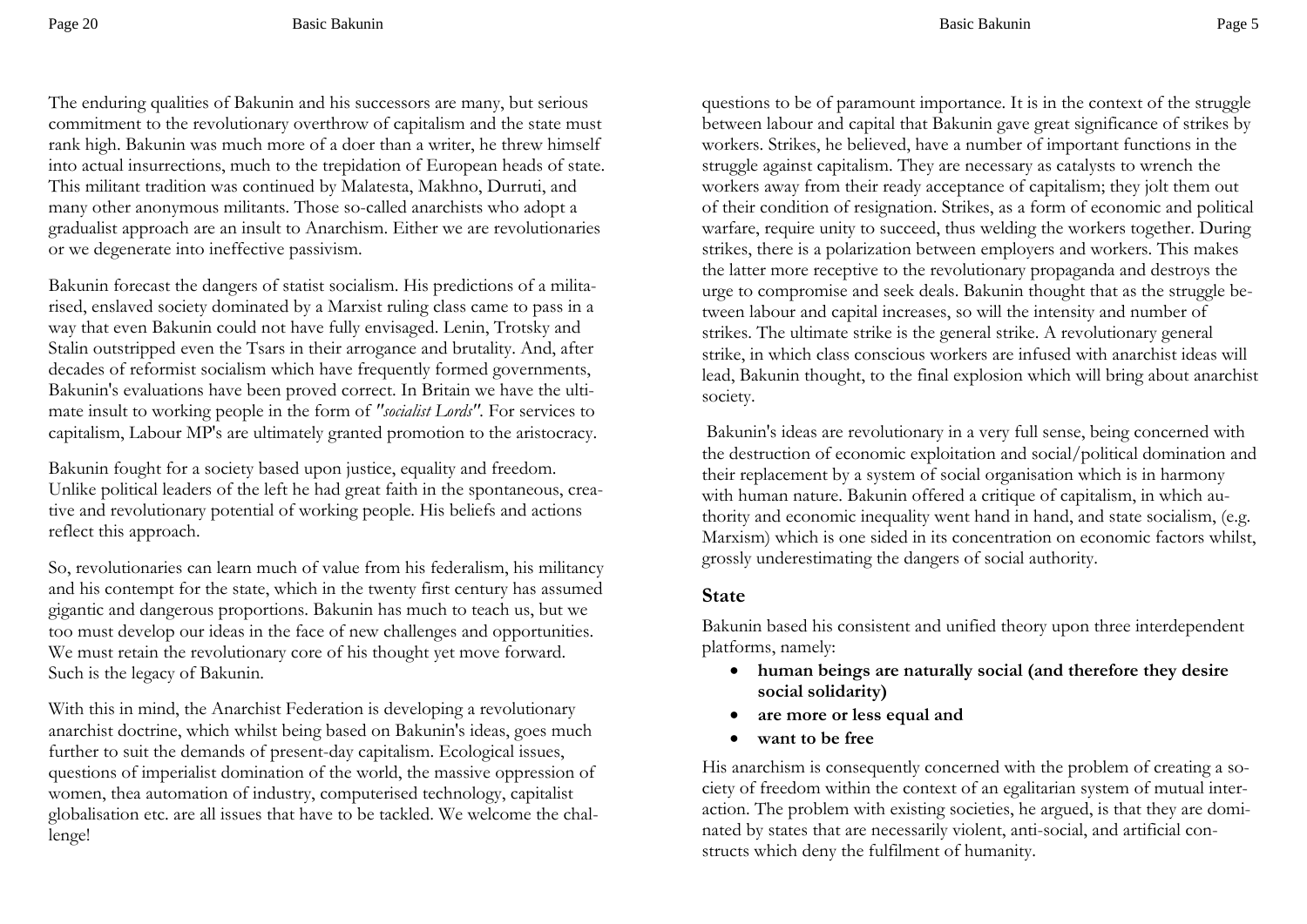Whilst there are, in Bakunin's view, many objectionable features within capitalism, apart from the state (e.g. the oppression of women, wage slavery), it is the state which nurtures, maintains and protects the oppressive system as a whole. The state is defined as an anti-social machine which controls society for the benefit of an oppressing class or elite. It is essentially an institution based upon violence and is concerned with its maintenance of inequality through political repression. In addition the state relies upon a permanent bureaucracy to help carry out its aims. The bureaucratic element, incidentally, is not simply a tool which it promotes. All states, Bakunin believed, have internal tendencies toward self-perpetuation, whether they be capitalist or socialist and are thus to be opposed as obstacles to human freedom.

It might be objected that states are not primarily concerned with political repression and violence and that liberal democratic states, in particular, are much interested in social welfare. Bakunin argues that such aspects are only a disguise, and that when threatened, all states reveal their essentially violent natures. In Britain and Northern Ireland this repressive feature of state activity has come increasingly to the fore, when the state has been challenged to any significant degree, it has responded with brutal firmness.

And developments within Britain over the last couple decades tend to substantiate another feature of the state which Bakunin drew attention to, the tendency toward over increasing authoritarianism and absolutism. He believed that there were strong pressures in all states, whether they are liberal, socialist, capitalist, or whatever, toward military dictatorship but that the rate of such development will vary according to factors such as demography, culture and politics.

Finally, Bakunin noted that states tend toward warfare against other states. Since there is no internationally accepted moral code between states, then rivalries between them will be expressed in terms of military conflict. " *So long as there's government, there will be no peace. There will only be more or less prolonged respites, armistices concluded by the perpetually belligerent states; but as soon as a state feels sufficiently strong to destroy this equilibrium to its advantage, it will never fail to do so.*"

the completely autonomous commune. The commune would elect all of its functionaries, law makers, judges, and administrators of communal property.

The commune would decide its own affairs but, if voluntarily federated to the next tier of administration, the provincial assembly, its constitution must conform to the provincial assembly. Similarly, the constitution of the province must be accepted by the participating communes. The provincial assembly would define the rights and obligations existing between communes and pass laws affecting the province as a whole.

Further levels of political organisation would be the national body, and, ultimately, the international assembly. As regards international organisation, Bakunin proposed that there should be no permanent armed forces, preferring instead, the creation of local citizens' defence militias.

Thus, from root to branch, Bakunin's outline for anarchy is based upon the free federation of participants in order to maximise individual and collective well being.

# **Bakunin's relevance today**

Throughout most of this pamphlet Bakunin has been allowed to speak for himself and any views by the writer of the pamphlet are obvious. In this final section it might be valuable to make an assessment of Bakunin's ideas and actions. With the dominance of Marxism in the world labour and revolutionary movements in the twentieth century, it became the norm to dismiss Bakunin as muddle-headed or irrelevant. However, during his lifetime he was a major figure who gained much serious support. Marx was so pressured by Bakunin and his supporters that he had to destroy the First International by dispatching it to New York. In order that it should not succumb to Anarchism, Marx killed it off through a bureaucratic manoeuvre. With the collapse of the Soviet Union, and the turning of China towards the market and the ever increasingly obvious corruption of its bureaucratic elite, Bakunin's ideas and revolutionary Anarchism have new possibilities. If authoritarian, state socialism has proved to be a child-devouring monster, then libertarian communist ideas once again offer a credible alternative.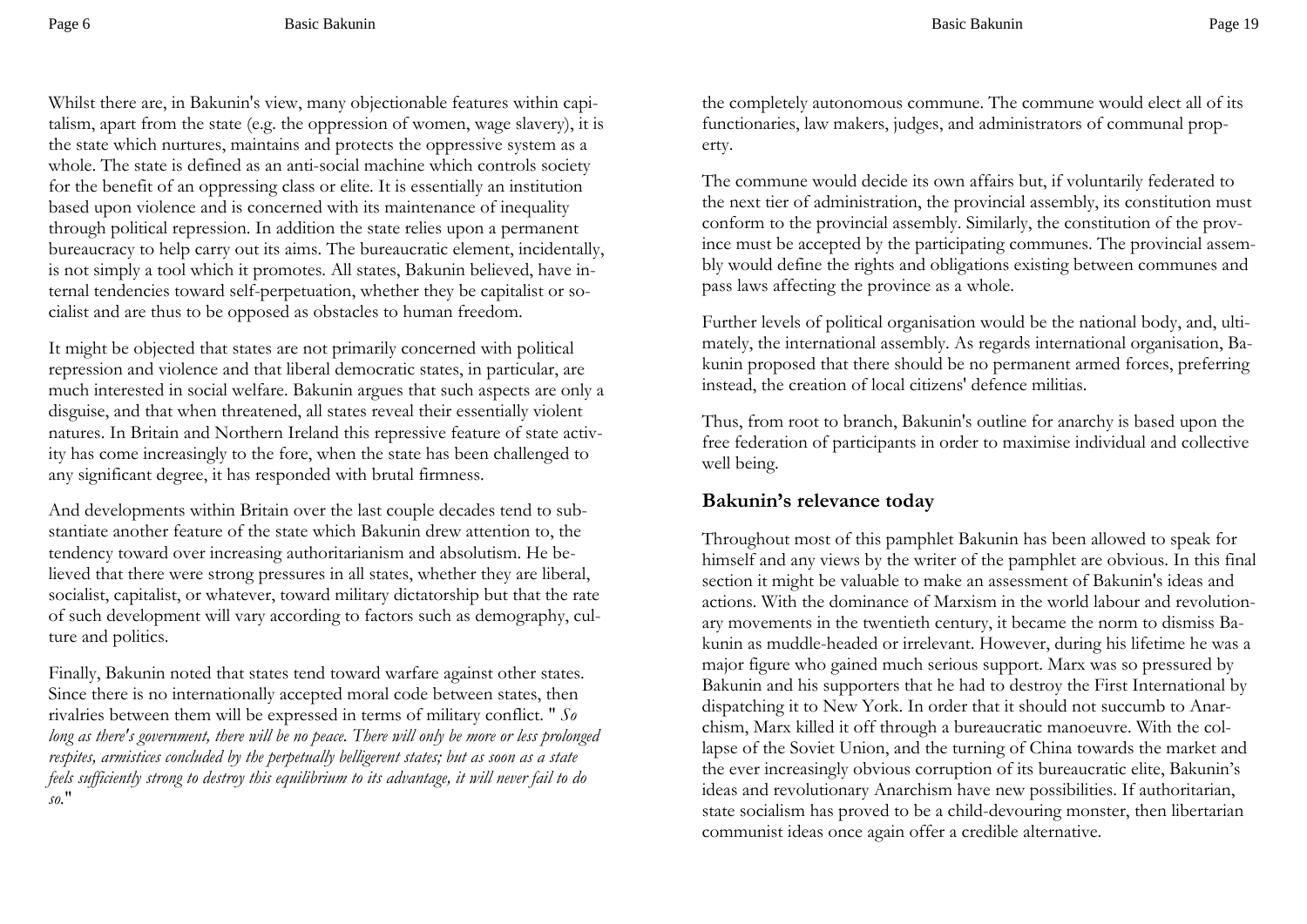confers. Society can also expel the criminal if it so wishes. Basically Bakunin set great store on the power of enlightened public opinion to minimise antisocial activity.

Bakunin proposed the equalisation of wealth, though natural inequalities which are reflected in different levels of skill, energy and thrift, should he argued be tolerated. The purpose of equality is to allow individuals to find full expression of their humanity within society. Bakunin was strongly opposed to the idea of hired labour which if introduced into an anarchist society, would lead to the reintroduction of inequality and wage slavery. He proposed instead collective effort because it would, he thought, tend to be more efficient. However, so long as individuals did not employ others, he had no objection to them working alone.

Through the creation of associations of labour which could coordinate worker's activities, Bakunin proposed the setting up of an industrial assembly in order to harmonise production with the demand for products. Such an assembly would be necessary in the absence of the market. Supplied with statistical information from the various voluntary organisations, who would be federated, production could be specialised on an international basis so that those countries with in built economic advantages would produce most efficiently for the general good. Then, according to Bakunin, waste, economic crisis and stagnation *" will no longer plague mankind; the emancipation of human labour will regenerate the world."*

Turning to the question of the political organisation of society, Bakunin stressed that society should be built in such a way as to achieve order through the realisation of freedom on the basis of the federation of voluntary organisations. In all such political bodies power is to *flow " from the base to the summit"* and from *" the circumference to the centre"* In other words, such organizations should be the expressions of individual and group opinions, not directing centres which control people. On the basis of federalism, Bakunin proposed a multi-tier system of responsibility for decision making which would be binding on all participants, so long as they supported the system. Those individuals, groups or political institutions which made up the total structure would have the right to secede. Each participating unit would have an absolute right to self-determination, to associate with the larger bodies, or not. Starting at the local level, Bakunin suggested as the basic political unit,

# **Religion**

God as an idea was deeply repulsive to Bakunin, it flew in the face of reason and rational thought. God is very much a human creation, an *"absolute abstraction without reality, content and determination"*, in other words it is absolute nothingness. God and religion are both human fantasies projected through a *"crooked mirror"*, in fact a distortion of life on earth. The belief in God destroys human *"solidarity, liberty, co-operation and community".* Human love becomes transferred to the nonsense of love for something which does not exist and into religious charity. For Bakunin, God and religion were the enemies of all oppressed classes and indeed their role was to contribute to exploitation and oppression in concert with the ruling class. The acceptance of the idea of God was for Bakunin the denial of humanity, freedom and justice. He argued that if God is truth, justice and infinite life then humanity must be *"falsehood, gross injustice and death".* Furthermore, by accepting the existence of God, humanity becomes enslaved but since humanity is capable of intelligence, justice and freedom, then God does necessarily not exist.

 Religions for Bakunin are the result of human fantasy in which heaven is a *"mirage".* Once installed, God naturally becomes the master in which people bow down before him and submit to obedience and slavery. Of course Bakunin recognized that God does not exist and that religion is a human form of organising and controlling the masses. He proposed that whoever takes it upon themselves to become prophet, revealer or priest (God's representative on earth) becomes the teacher and leader. From that role religious leaders end up *"commanding, directing and governing over earthly existence"*. So, slaves of God become slaves of the Church and State insofar as the latter is given the blessing of organised religion. The organised religions of the world, particularly Christianity, have always allied themselves with domination and even persecuted religions discipline their followers, laying the ground for a new tyranny. All religions but again especially Christianity were, states Bakunin, *"founded on blood"*. How many innocent victims have been tortured and murdered in the name of the religion of love and forgiveness.

How many clerics, even today, asks Bakunin, support capital punishment. God does not exist. That is good enough reason for opposing religion. However, religions also must be combated, says Bakunin, because they create an intellectual slavery which in alliance with the state results in political and so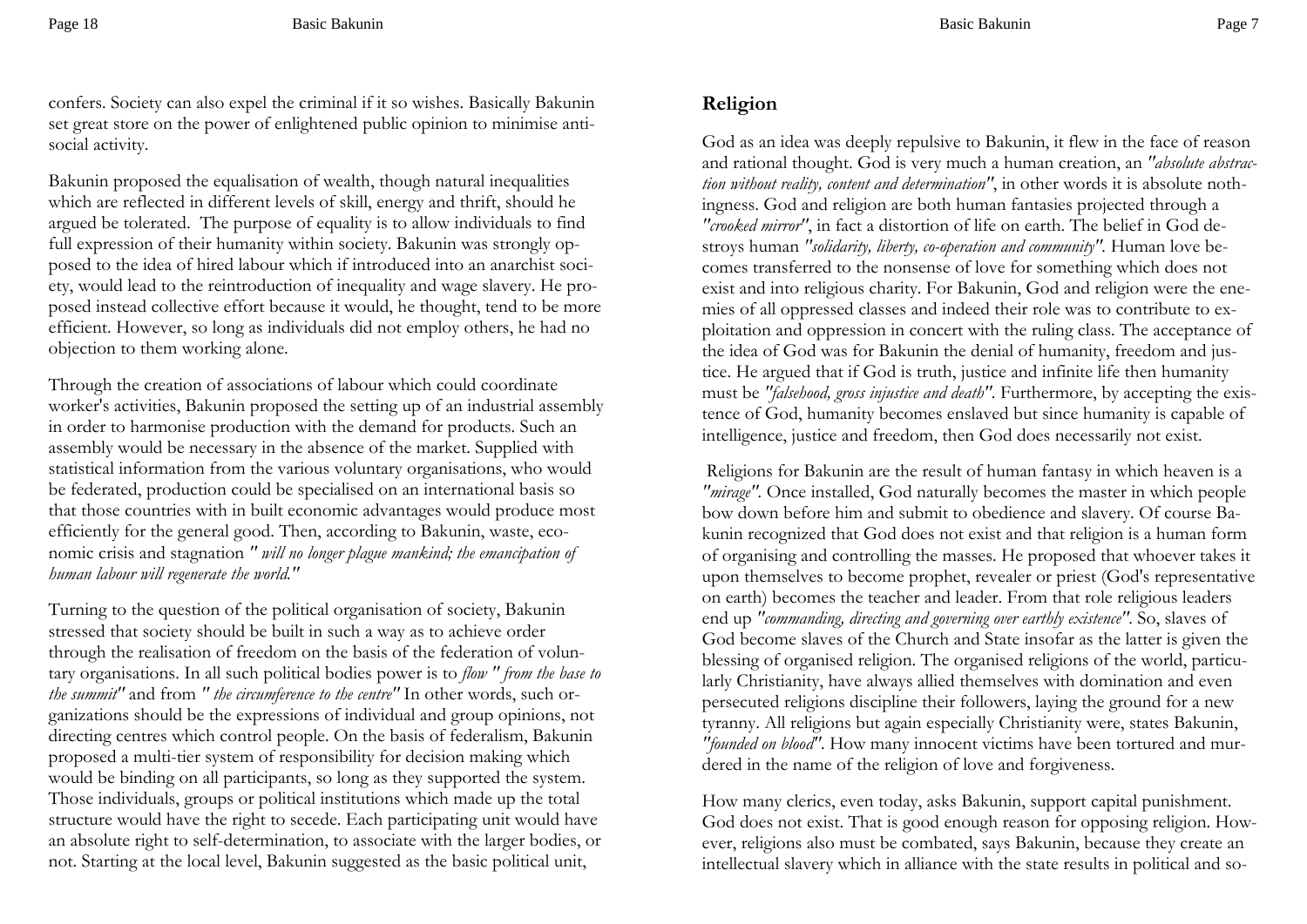cial slavery. Religions demoralise and corrupt people. They destroy reason and *"fill people's minds with absurdities"*. Religion is an ancient form of ideology which, in alliance with the state can be reduced to a simple statement - We fool you, we rule you.

# **Bourgeois Democracy**

Political commentators and the media are constantly singing the praises of the system of representative democracy in which every few years or so the electorate is asked to put a cross on a piece of paper to determine who will control them. This system works good insofar as the capitalist system has found a way of gaining legitimacy through the illusion that some how the voters are in charge of running the system. Bakunin's writings on the issue are of representative democracy were made at the time when it barely existed in the world. Yet he could see on the basis of a couple of examples (the United States and Switzerland) that the widening of the franchise does little to improve the lot of the great mass of the population. True, as Bakunin noted, middle class politicians are prepared to humble themselves before the electorate issuing all sorts of promises. But this levelling of candidates before the populace disappears the day after the election, once they are transformed into members of the Parliament. The workers continue to go to work and the bourgeoisie takes up once again the problems of business and political intrigue.

Today, in the United States and Western Europe, the predominant political system is that of liberal democracy. In Britain the electoral system is patently unfair in its distribution of parliamentary seats, insofar as some parties with substantial support get negligible representation. However, even where strict proportional representation applies, the Bakuninist critique remains scathing. For the representative system requires that only a small section of the population concern itself directly with legislation and governing (in Britain a majority out of 650 MP's (Members of Parliament).

Bakunin's objections to representative democracy rests basically on the fact that it is an expression of the inequality of power which exists in society. Despite constitutions guaranteeing the rights of citizens and equality before the law, the reality is that the capitalist class is in permanent control. So long as the great mass of the population has to sell its labour power in order to surThe basic problem was to lay down the minimum necessary conditions<br>which would bring about a society based upon justice and social well<br>and would also generate freedom. The negative destructive features of the<br>programs ar

ety, not through its destruction. Those people who acted in ways that lessen<br>freedom for others have no place; these include all parasites that live off the<br>labour of others. Work, the contribution of one's labour for the ment by society by removing himself/herself from society and the benefits it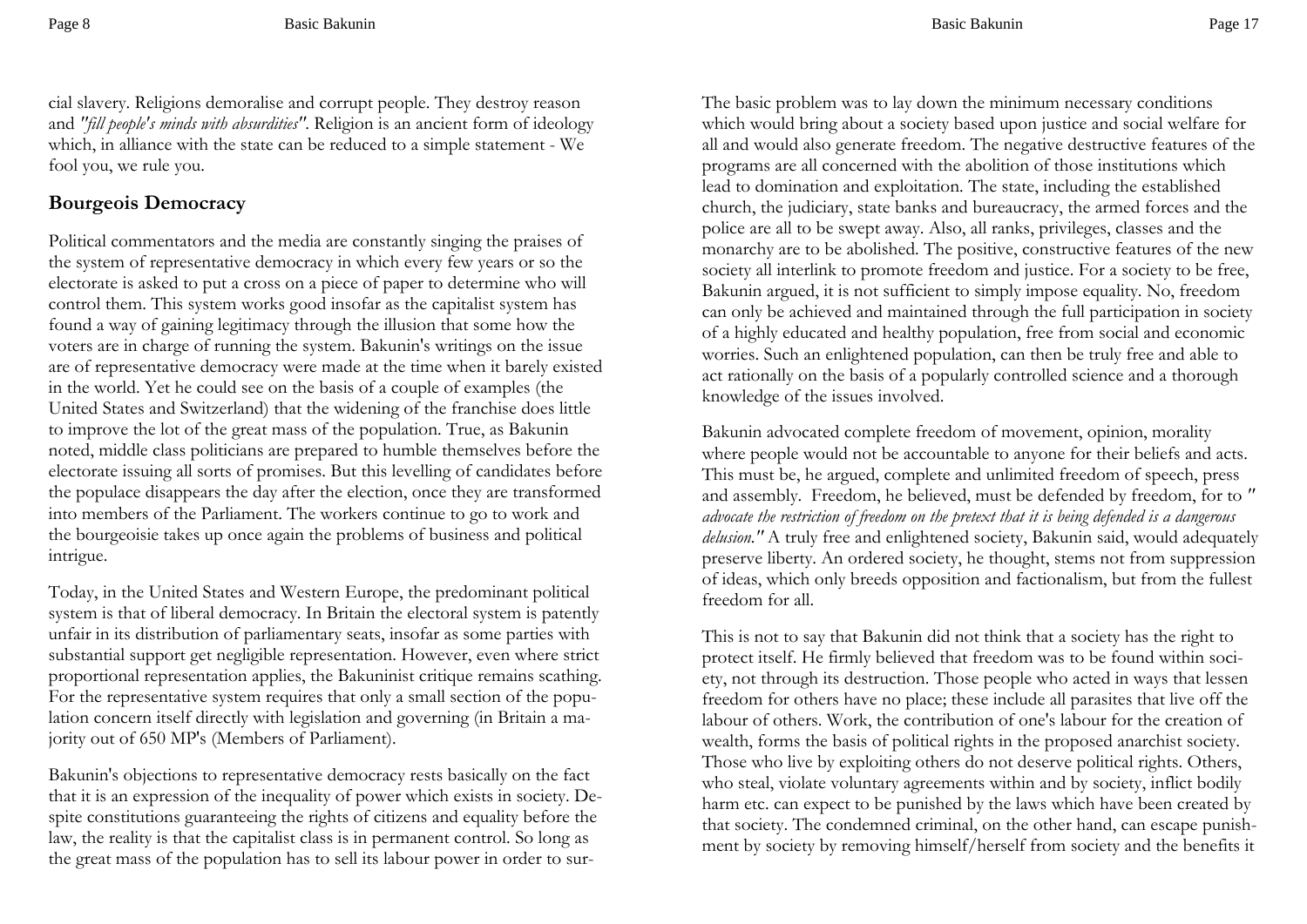*revolution, to take public office of any kind, nor is the (revolutionary) organization permitted to do so... it will at all times be on the alert, making it impossible for authorities, governments and states to be established."* The vanguard was, however, to influence the revolutionary movement on an informal basis, relying on the talents of its members to achieve results. Bakunin thought that it was the institutionalisation of authority, not natural inequalities that posed a threat to the revolution. The vanguard would act as a catalyst to the working classes' own revolutionary activity and was expected to fully immerse itself in the movement. Bakunin's vanguard then, was concerned with education and propaganda, and unlike the Leninist vanguard party, was not to be a body separate from the class, but an active agent within it.

The other major task of the Bakuninist organization was that it would act as the watchdog for the working class. Then, as now, authoritarian groupings posed as leaders of the revolution and supplied their own members as *" governments in waiting."* The anarchist vanguard has to expose such movements in order that the revolution should not replace one representative state by another 'revolutionary' one. After the initial victory, the political revolutionaries, those advocates of so-called workers' governments and the dictatorship of the proletariat, would according to Bakunin try " *to squelch the popular passions. They appeal for order, for trust in, for submission to those who, in the course and the name of the revolution, seized and legalised their own dictatorial powers; this is how such political revolutionaries reconstitute the state. We on the other hand, must awaken and foment all the dynamic passions of the people."*

## **Anarchy**

Throughout Bakunin's criticisms of capitalism and state socialism he constantly argues for freedom. It is not surprising, then, to find that in his sketches of future anarchist society that the principle of freedom takes precedence. In a number of revolutionary programs he outlined which he considered to be the essential features of societies which would promote the maximum possible individual and collective freedom. The societies envisioned in Bakunin's programs are not Utopias, in the sense of being detailed fictional communities, free of troubles, but rather suggest the basic minimum skeletal structures which would guarantee freedom. The character of future anarchist societies will vary, said Bakunin depending on a whole range of historical, cultural, economic and geographical factors.

vive, there can not be democratic government. So long as people are economically exploited by capitalism and there are gross inequalities of wealth, there can not be real democracy. As Bakunin made clear, economic facts are much stronger than political rights. So long as there is economic privilege there will be political domination by the rich over the poor. The result of this relationship is that representatives of capitalism (bourgeois democracy) *"possesses in fact, if not by right, the exclusive privilege of governing."*

A common fiction that is expounded in liberal democracies is that the people rule. However the reality is that minorities necessarily do the governing. A privileged few who have access to wealth, education and leisure time, clearly are better equipped to govern than ordinary working people, who generally have little free time and only a basic education.

But as Bakunin made clear, if by some quirk, a socialist government were elected, in real terms, things would not improve much. When people gain power and place themselves 'above' society, he argued, their way of looking at the world changes. From their exalted position of high office the perspective on life becomes distorted and seems very different to those on the bottom. The history of socialist representation in parliament is primarily that of reneging on promises and becoming absorbed into the manners, morality and attitudes of the ruling class. Bakunin suggests that such backsliding from socialist ideas is not due to treachery, but because participation in parliament makes representatives see the world through a distorted mirror. A workers parliament, engaged in the tasks of governing would, said Bakunin, end up a chamber of *" determined aristocrats, bold or timid worshipers of the principle of authority who will also become exploiters and oppressors."*

 The point that Bakunin makes time and time again in his writings is that no one can govern for the people in their interests. Only personal and direct control over our lives will ensure that justice and freedom will prevail. To abdicate direct control is to deny freedom. To grant political sovereignty to others, whether under the mantle of democracy, republicanism, the people's state, or whatever, is to give others control and therefore domination over our lives.

It might be thought that the referendum, in which people directly make laws, would be an advance upon the idea of representative democracy. This is not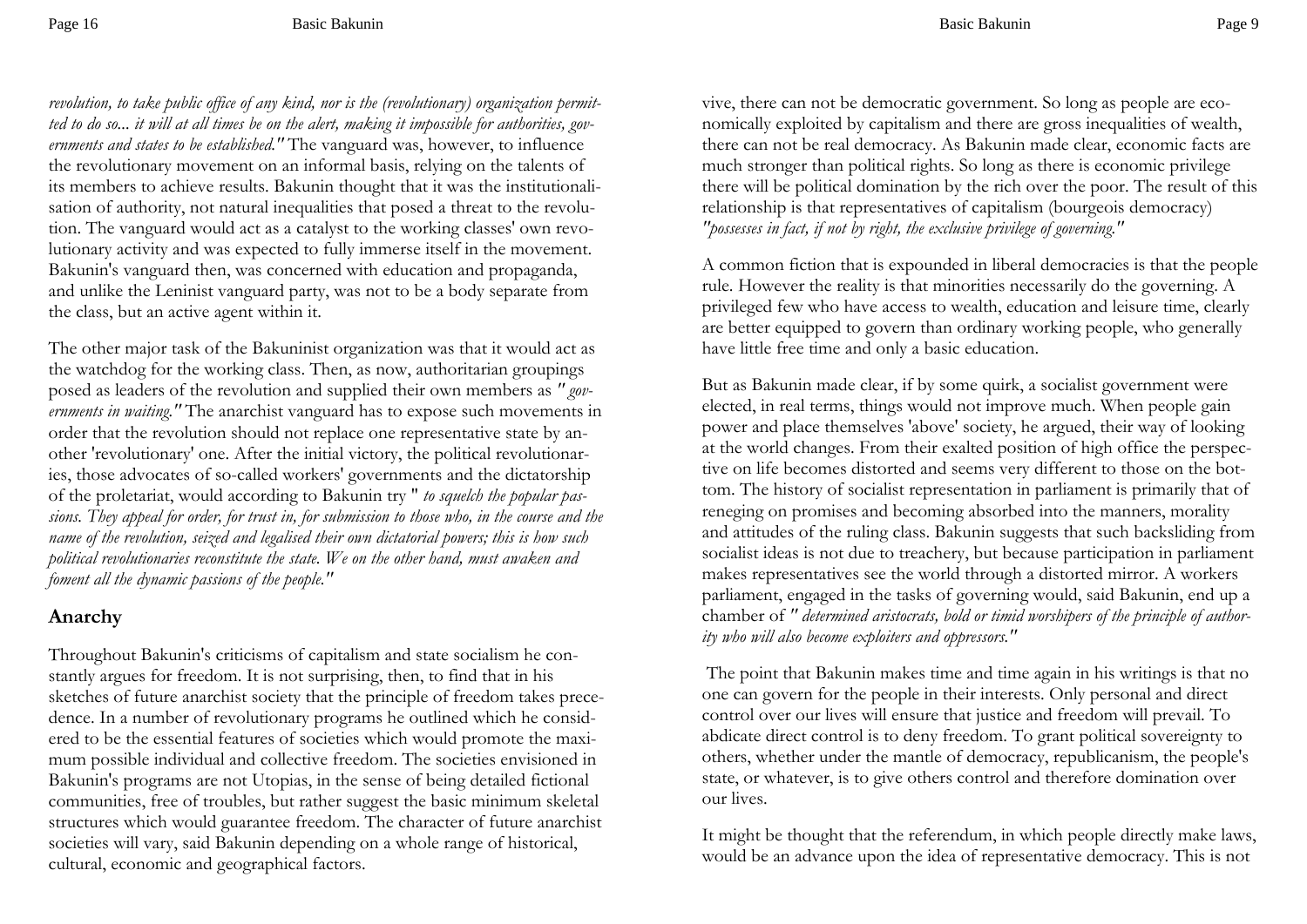the case according to Bakunin, for a variety of reasons. Firstly, the people are not in a position to make decisions on the basis of full knowledge of all the issues involved. Also, laws may be a complex, abstract, and specialized nature and that in order to vote for them in a serious way, the people need to be fully educated and have available the time and facilities to reflect upon and discuss the implications involved. The reality of referenda is that they are used by full-time politicians to gain legitimacy for essentially bourgeois issues. It is no coincidence that Switzerland, which has used the referendum frequently, remains one of the most conservative countries in Europe. With referenda, the people are guided by politicians, who set the terms of the debate. Thus despite popular input, the people still remain under bourgeois control.

Finally, on the whole concept of the possibility of the democratic state: Bakunin thought that the democratic state is a contradiction in terms since the state is essentially about force, authority and domination and is necessarily based upon an inequality of wealth and power. Democracy, in the sense of self-rule for all, means that no one is ruled. If no one rules, there can be no state. If there is a state, there can be no self-rule.

## **Marx**

Bakunin's opposition to Marxism involves several separate but related criticisms. Though he thought Marx was a sincere revolutionary, Bakunin believed that the application of the Marxist system would necessarily lead to the replacement of one repression (capitalist) by another (state socialist).

Firstly, Bakunin opposed what he considered to be the economic determinist element in Marx's thought, most simply stated that *" Being determines consciousness."* Put in another way, Bakunin was against the idea that the whole range of 'super structural' factors of society, its laws, moralities, science, religion, etc. were *" but the necessary after effects of the development of economic facts."* Rather than history or science being primarily determined by economic factors (e.g. the 'mode of production'), Bakunin allowed much more for the active intervention of human beings in the realization of their destiny.

More fundamental was Bakunin's opposition to the Marxist idea of dictatorship of the proletariat which was, in effect, a transitional state on the way to

## **Revolutionary Organisation**

Above all else, Bakunin the revolutionary, believed in the necessity of collective action to achieve anarchy. After his death there was a strong tendency within the anarchist movement towards the abandonment of organisation in favour of small group and individual activity. This development, which culminated in individual acts of terror in the late nineteenth century France, isolating anarchism from the very source of the revolution, namely the workers.

Bakunin, being consistent with other aspects of his thought, saw organisation not in terms of a centralised and disciplined army (though he thought self discipline was vital), but as the result of decentralised federalism in which revolutionaries could channel their energies through mutual agreement within a collective. It is necessary, Bakunin argued, to have a coordinated revolutionary movement for a number of reasons. If anarchists acted alone, without direction they would inevitably end up moving in different directions and would, as a result, tend to neutralise each other. Organisation is not necessary for its own sake, but is necessary to maximise strength of the revolutionary classes, in the face of the great resources commanded by the capitalist state.

However, from Bakunin's standpoint, it was the spontaneous revolt against authority by the people which is of the greatest importance. The nature of purely spontaneous uprisings is that they are uneven and vary in intensity from time to time and place to place. The anarchist revolutionary organization must not attempt to take over and lead the uprising but has the responsibility of clarifying goals, putting forward revolutionary propaganda, and working out ideas in correspondence with the revolutionary instincts of the masses. To go beyond this would undermine the whole self-liberatory purpose of the revolution. Putchism has no place in Bakunin's thought.

Bakunin then, saw revolutionary organization in terms of offering assistance to the revolution, not as a substitute. It is in this context that we should interpret Bakunin's call for a *" secret revolutionary vanguard"* and *" invisible dictatorship"* of that vanguard. The vanguard it should be said, has nothing in common with that of the Leninist model which seeks actual, direct leadership over the working class. Bakunin was strongly opposed to such approaches and informed his followers that *" no member... is permitted, even in the midst of full*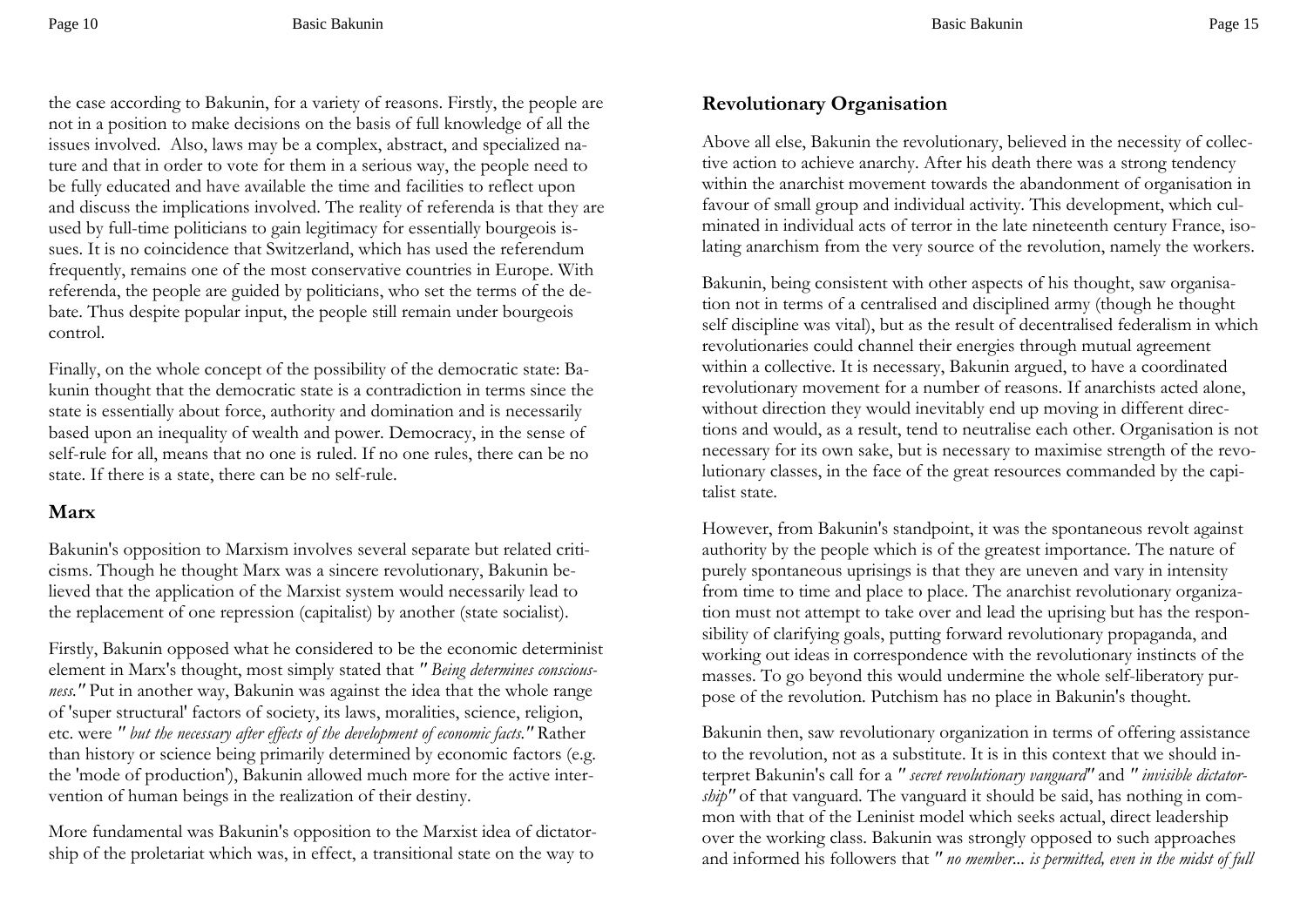and organisational factors must also be brought into play. These include regular reporting to the proposals made by the officials and how they voted, in other words frequent and direct accountability. Secondly, such union delegates must draw their mandates from the membership being subject to rank and file instructions. Thirdly, Bakunin suggests the instant recall of unsatisfactory delegates. Finally, and most importantly, he urged the calling of mass meetings by ordinary members and other expressions of grass roots activity to circumvent those leaders who acted in undemocratic ways. Mass meetings inspire passive members to action, creating a camaraderie which would tend to repudiate the so-called leaders.

Bakunin based his analysis on unions of the period. As such, his critique of the unions was perceptive and acute; in particular his usual perceptions of the alienating nature of power as with the increasing bureaucratization of union officials. Bakunin's thought on the question of workers organizations and how they should be structured laid the foundations for the birth of anarcho-syndicalism in Spain, France and elsewhere.

However, in the century after his birth, the integration of the unions into the capitalist system has advanced at a rapid pace. Union leaderships often directly sabotage workers struggles. Rank and file organisation within the trade union and attempts to "democratise" the trade unions are no answer to the question of how workers should organise. Struggles now are increasingly of the wildcat kind, outside the control of the union leaderships, and often organised outside the unions. Where unions have declared strikes themselves, they have been forced to do so because of the anger and discontent of the membership.

Anarcho-syndicalist unions have often been engaged in sharp fights with the employers and the State. Nevertheless, there is always a dynamic of being forced to mediate in struggles that has led to serious divisions within the syndicalist movement inside specific countries and on a world-wide level. Bakunin was acutely aware of the dangerous nature of officialdom and how ordinary workers, by taking official positions, could become alienated from their fellows. He was less aware of the mediating role of the unions themselves in the fight to secure better pay and conditions, and the tendency to become controllers of the workforce, of labour, themselves

stateless communism. Marx and Engles, in the Communist Manifesto of 1848, had written of the need for labour armies under state supervision, the backwardness of the rural workers, the need for centralised and directed economy, and for wide spread nationalisation. Later, Marx also made clear that a workers' government could come into being through universal franchise. Bakunin questioned each of these propositions.

The state, whatever its basis, whether it be proletarian or bourgeois, inevitably contains several objectionable features. States are based upon coercion and domination. This domination would, Bakunin stated, very soon cease to be that of the proletariat over its enemies but would become a state over the proletariat. This would arise, Bakunin believed, because of the impossibility of a whole class, numbering millions of people, governing on its own behalf. Necessarily, the workers would have to wield power by proxy by entrusting the tasks of government to a small group of politicians.

Once the role of government was taken out of the hands of the masses, a new class of experts, scientists and professional politicians would arise. This new elite would, Bakunin believed, be far more secure in its domination over the workers by means of the mystification and legitimacy granted by the claim to acting in accordance with scientific laws (a major claim by Marxists). Furthermore, given that the new state could masquerade as the true expression of the people's will. The institutionalising of political power gives rise to a new group of governors with the same self-seeking interests and the same cover-ups of its dubious dealings.

Another problem posed by the statist system, that of centralised statist government would, argued Bakunin, further strengthen the process of domination. The state as owner, organiser, director, financier, and distributor of labour and economy would necessarily have to act in an authoritarian manner in its operations. As can be seen by the Soviet system, a command economy must act with decision flowing from top to bottom; it cannot meet the complex and various needs of individuals and, in the final analysis, is a hopeless, inefficient giant. Marx believed that centralism, from whatever quarter, was a move toward the final, statist solution of revolution. Bakunin, in contrast opposed centralism by federalism.

Bakunin's predictions as to the operation of Marxist states have been borne